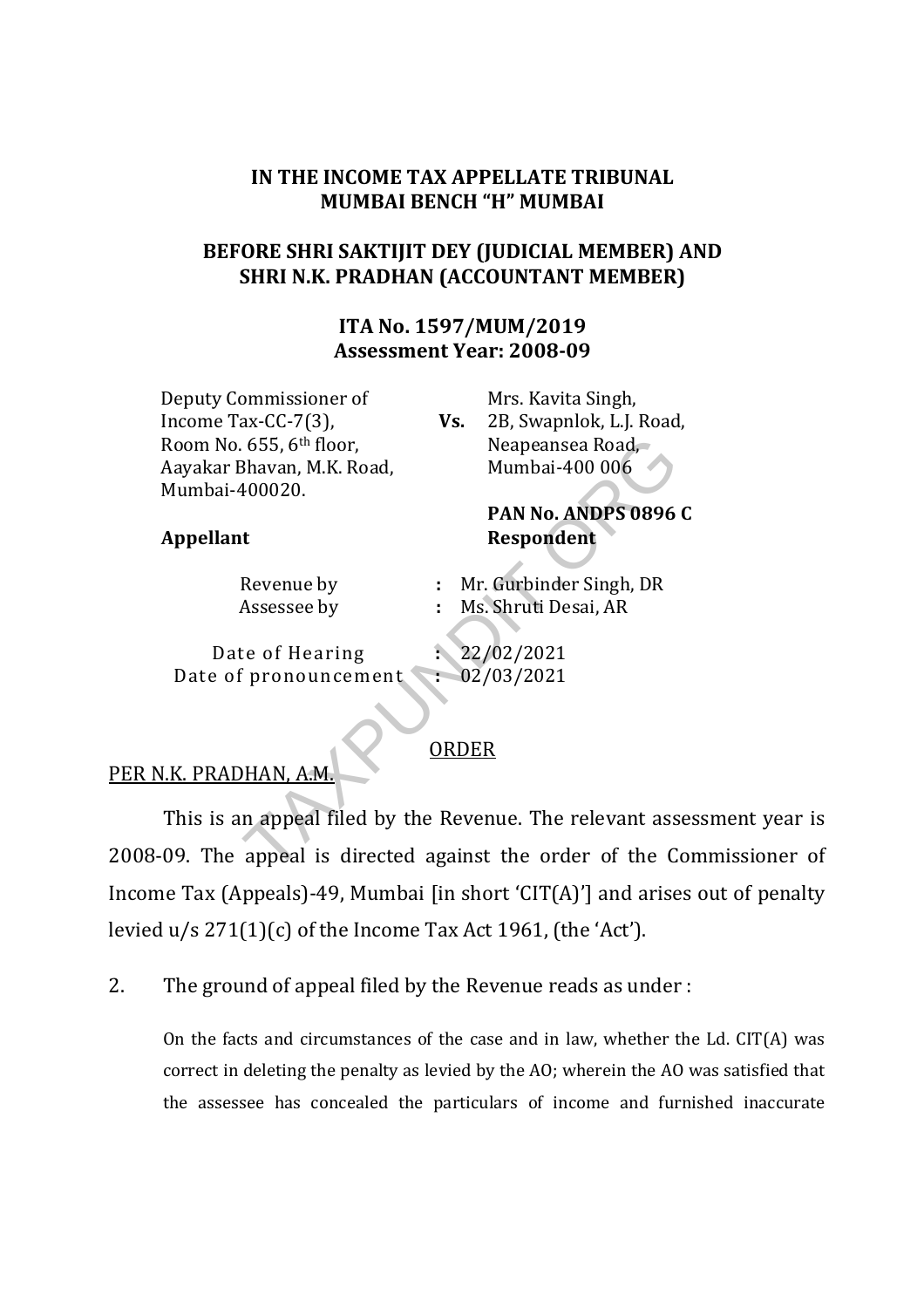particulars in respect of investments in paintings and jewellery within the meaning of section 271(1)(c) and has allowed the appeal of the assessee considering only the fact that the notice was issued  $u/s$  274 r.w.s.  $271(1)(c)/271AAA$  of the I.T. Act.

3. Briefly stated, the facts of the case are that the Assessing Officer (AO) completed the assessment u/s 143(3) r.w.s. 153A on 30.12.2009. Addition of Rs.2,28,95,000/- on account of unexplained investment in paintings and Rs.41,81,027/- on account of unexplained jewellery was made by the AO. Later on, the AO levied a penalty of Rs.95,00,000/-  $u/s 271(1)(c)$  of the Act.

4. Aggrieved by the penalty levied by the AO, the assessee preferred an appeal before the Ld. CIT(A). We find that vide order dated 17.12.2018, the Ld. CIT(A) deleted the said penalty on merits by observing that :

"6.8 Even on merits, as could be seen from the facts and circumstances of the case, 98% of the additions have been deleted by the Hon'ble ITAT with regard to unexplained investment in paintings. With regard to the addition on account of investment in unexplained paintings, the Hon'ble ITAT has given relief to the tune of Rs.2,04,35,000/- and no penalty can be levied on this deletion made by the Hon'ble ITAT. What has been confirmed is only an investment to the tune of Rs.4,60,000/- for five paintings. Out of this, two paintings are very old, one of Naina Dalal costing Rs.3,00,000/- which was made in 1973 and the other of William Danial costing Rs.50,000/- which was made in 1843. The assessee is not expected to preserve the bills for such a long period. The addition has been confirmed in the absence of evidence from the assessee but this is not a case which would warrant levy of penalty either for concealment of income or for furnishing of inaccurate particulars. With regard to the addition on account of unexplained investment in jewellery, it has already been mentioned that the same has been restored to the file of the AO for readjudication. When the addition itself has been set aside, there is no case for levy of penalty on this addition." on account of unexplained jewenery was made<br>ed a penalty of Rs.95,00,000/-  $u/s$  271(1)(c) of th<br>d by the penalty levied by the AO, the assess<br>the Ld. CIT(A). We find that *vide* order dated 17.<br>the said penalty on merits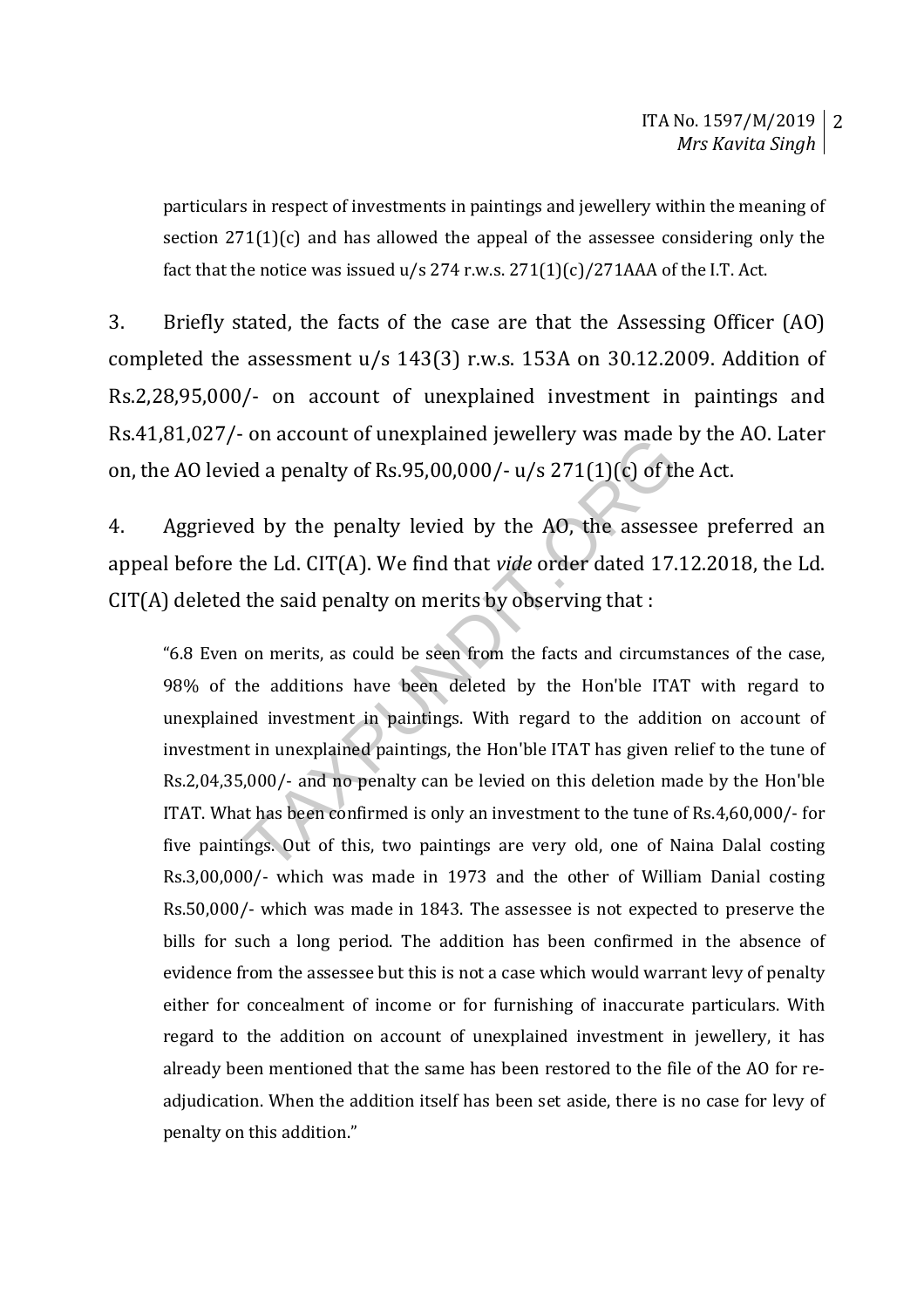5. Before us, the Ld. Departmental Representative supports the order passed by the AO. On the other hand, the Ld. counsel for the assessee relies on the order of the Ld. CIT(A).

6. We have heard the rival submissions and perused the relevant materials on record. In the instant case, the Tribunal has deleted addition to the tune of Rs.2,04,35,000/- on account of unexplained investment in paintings. As recorded by the Ld. CIT(A), what has been confirmed is only an investment to the tune of Rs.4,60,000/- on five paintings. Out of this, two paintings are very old, one of Naina Dalal costing Rs.3,00,000/- which was made in 1973 and the other of William Danial costing Rs.50,000/- which was made in 1843. We concur with the observation of the Ld. CIT(A) that "the assessee is not expected to preserve the bills for such a long period." With regard to addition on account of unexplained investment in jewellery, we find that the same has been restored to the file of the AO for adjudication. In such a scenario, the Ld. CIT(A) has rightly deleted the penalty levied by the AO. We affirm the order of the Ld.  $CIT(A).$ he Ld. CIT(A), what has been confirmed is only a 4,60,000/- on five paintings. Out of this, two pa<br>an Dalal costing Rs.3,00,000/- which was made<br>am Danial costing Rs.50,000/- which was made<br>e observation of the Ld. CIT(A)

7. In the result, the appeal filed by the Revenue is dismissed.

## Order pronounced in the open Court on 02/03/2021.

 $Sd$ - $Sd$ -(SAKTIJIT DEY) (N.K. PRADHAN) JUDICIAL MEMBER ACCOUNTANT MEMBER

Mumbai; Dated: 02/03/2021 Rahul Sharma, Sr. P.S.